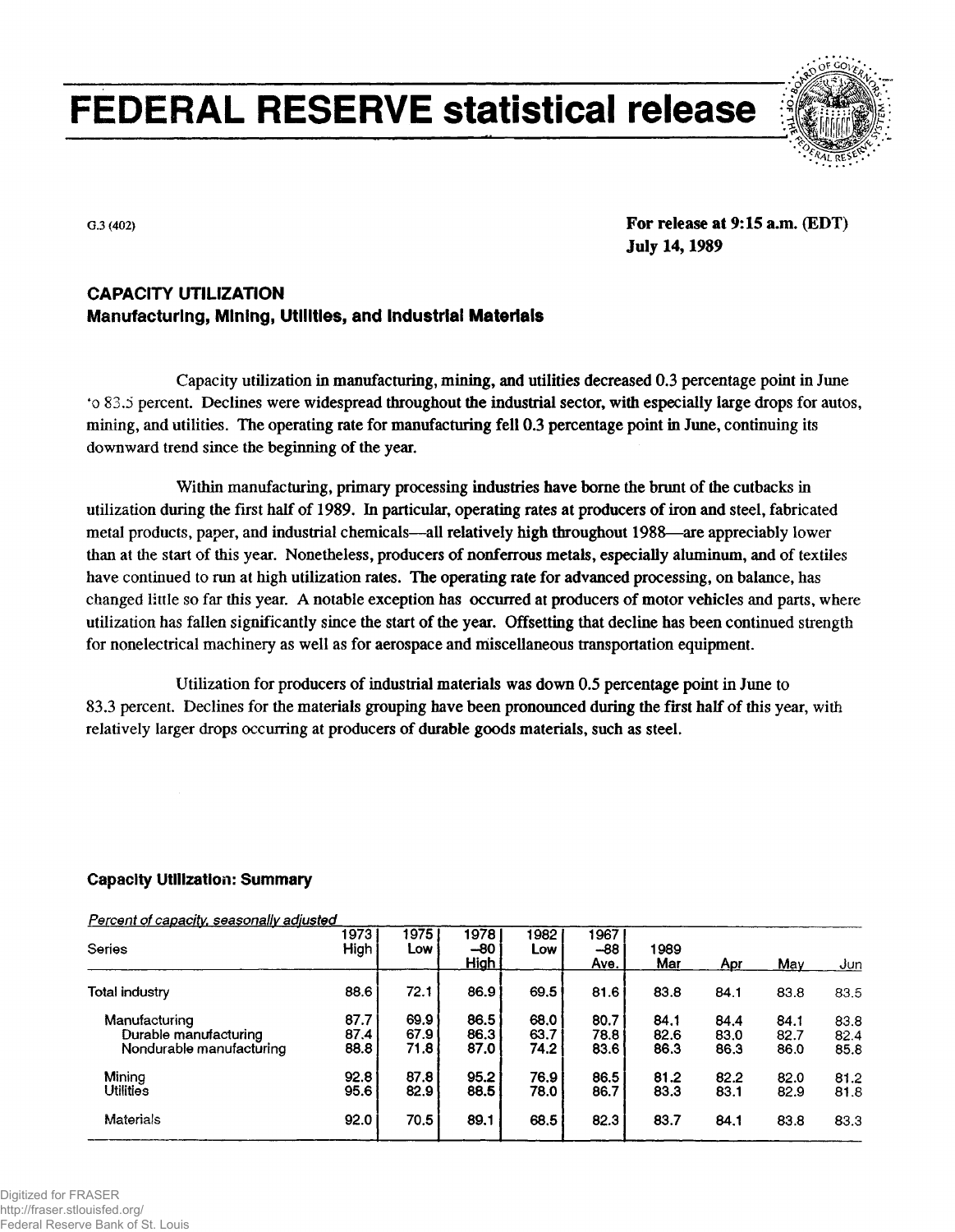# CAPACITY UTILIZATION

**SEASONALLY ADJUSTED, PERCENT**

**JUNE DATA**



Digitized for FRASER http://fraser.stlouisfed.org/ Federal Reserve Bank of St. Louis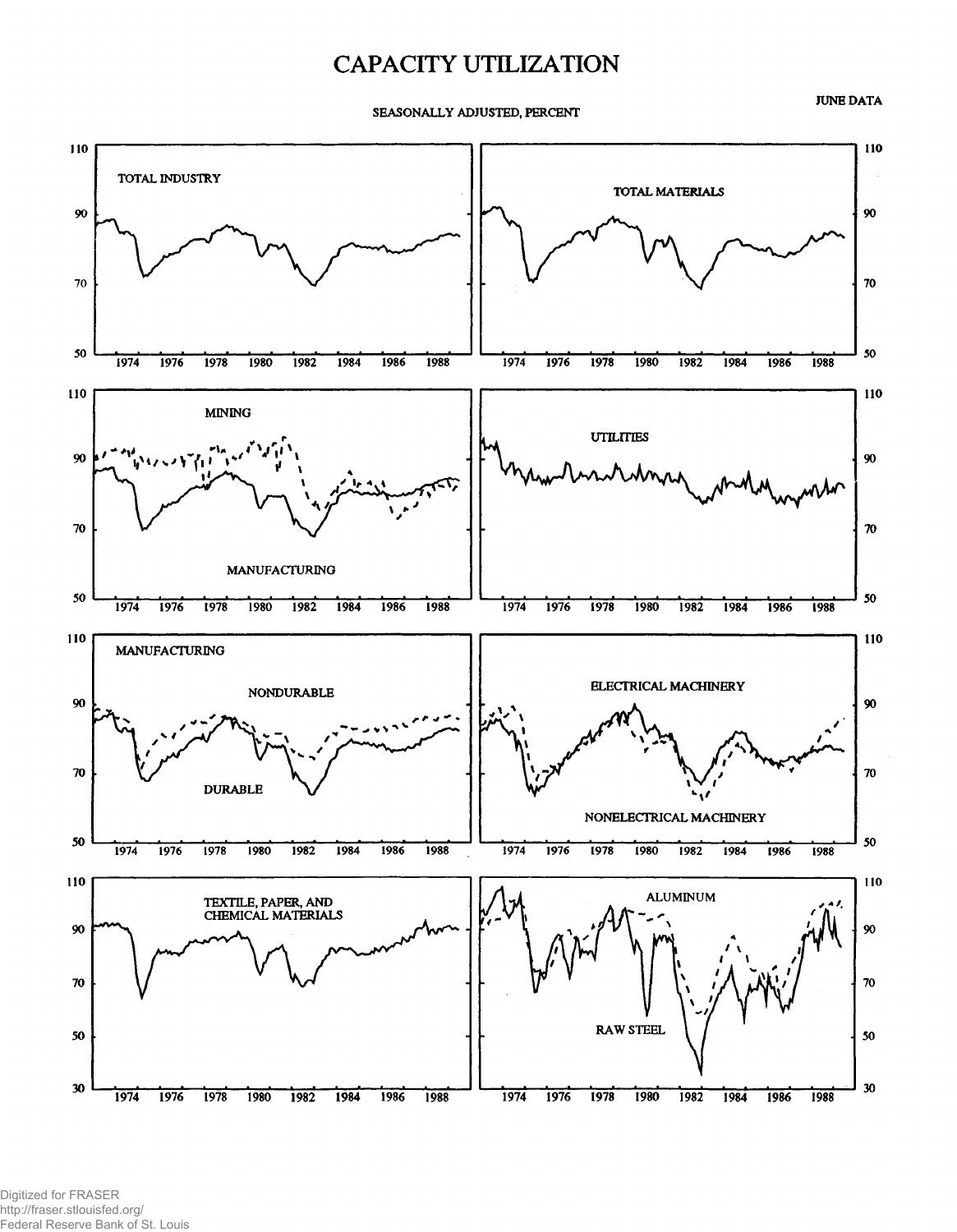## **MANUFACTURING, MINING AND UTILITIES**

**Table 1**

## **Capacity Utilization**

**Monthly, seasonally adjusted, percent of ca pacity**

|                                  | 1973  | 1975 | 1978  | 1982 | 1967 | 1988 |      |      |      |      |      |       |            |      |            |
|----------------------------------|-------|------|-------|------|------|------|------|------|------|------|------|-------|------------|------|------------|
| <b>Series</b>                    | High  | Low  | -80   | Low  | -88  | Jun  | 1988 |      |      | 1989 |      |       |            |      |            |
|                                  |       |      | Hiah  |      | Ave. |      | Oct  | Nov  | Dec  | Jan  | Feb  | Mar.  | <u>Aor</u> | May  | <u>Jun</u> |
| Total industry                   | 88.6  | 72.1 | 86.9  | 69.5 | 81.6 | 83.0 | 84.0 | 84.1 | 84.3 | 84.3 | 83.9 | 83.8  | 84.1       | 83.8 | 83.5       |
| Manufacturing                    | 87.7  | 69.9 | 86.5  | 68.0 | 80.7 | 83.3 | 84.3 | 84.4 | 84.4 | 84.7 | 84.3 | 84.1  | 84.4       | 84.1 | 83.8       |
| Primary processing               | 91.9  | 68.3 | 89.1  | 65.0 | 82.0 | 86.6 | 87.9 | 88.1 | 87.9 | 88.4 | 87.0 | 86.4  | 86.6       | 86.1 | 85.7       |
| Advanced processing              | 86.0  | 71.1 | 85.1  | 69.5 | 80.2 | 81.7 | 82.6 | 82.6 | 82.8 | 83.1 | 83.0 | 83.0  | 83.4       | 83.2 | 82.9       |
| Durable manufacturing            | 87.4  | 67.9 | 86.3  | 63.7 | 78.8 | 81.7 | 82.8 | 83.0 | 83.1 | 83.2 | 82.9 | 82.6  | 83.0       | 82.7 | 82.4       |
| Stone, clay & glass prod.        | 89.3  | 67.1 | 86.6  | 62.9 | 78.5 | 83.0 | 82.6 | 83.5 | 83.6 | 84.5 | 83.6 | 83.6  | 82.9       | 83.2 |            |
| <b>Primary metals</b>            | 101.9 | 67.0 | 97.1  | 45.8 | 79.9 | 85.8 | 91.9 | 90.4 | 87.6 | 90.6 | 88.4 | 85.6  | 87.0       | 84.6 | 84.8       |
| fron and steel                   | 105.8 | 66.6 | 100.3 | 37.6 | 79.0 | 83.0 | 92.8 | 90.2 | 86.5 | 91.6 | 87.9 | 84.1  | 85.1       | 81.1 |            |
| Nonferrous metals                | 95.6  | 62.1 | 91.1  | 60.8 | 81.5 | 89.5 | 90.7 | 90.7 | 89.1 | 89.3 | 89.0 | 87.5  | 89.5       | 89.2 |            |
| <b>Fabricated metal products</b> | 85.0  | 64.7 | 87.4  | 61.3 | 78.0 | 83.1 | 83.7 | 84.8 | 84.9 | 84.3 | 84.1 | 83.4  | 82.7       | 83.0 | 82.5       |
| Nonelectrical machinery          | 89.0  | 68.2 | 86.0  | 62.9 | 78.2 | 81.6 | 82.2 | 82.8 | 83.7 | 83.9 | 84.7 | 85.5  | 86.0       | 86.2 | 86.2       |
| Electrical machinery             | 85,7  | 63.7 | 89.9  | 66.9 | 78.1 | 77.4 | 78.5 | 78.0 | 77.3 | 77.3 | 77.5 | 77.3  | 77.4       | 76.8 | 76.9       |
| Motor vehicles and parts         | 97.1  | 52.7 | 93.3  | 47.0 | 78.2 | 83.3 | 84.7 | 85.5 | 87.2 | 86.6 | 85.4 | 83.2  | 84.2       | 82.2 | 79.9       |
| Autos                            |       |      | 93.3  | 36.6 |      | 75.3 | 77.0 | 76.7 | 79.8 | 75.7 | 72.9 | 72.2  | 75.2       | 73.1 | 69.6       |
| Aerosp. & misc. transp. eq.      | 77.0  | 69.6 | 87.1  | 70.7 | 78.1 | 86.2 | 86.2 | 85.6 | 85.6 | 85.7 | 86.2 | 86.2  | 86.9       | 87.2 | 87.1       |
| Instruments                      | 89.2  | 74.9 | 88.9  | 77.8 | 82.9 | 81.0 | 83.6 | 83.6 | 82.7 | 83.4 | 83.2 | 83.1. | 83.4       | 84.0 | 88.8       |
| Other durables                   | 87.7  | 69.0 | 81.0  | 69.1 | 81.6 | 81.3 | 81.2 | 81.7 | 82.4 | 81.7 | 79.4 | 79.8  | 80.7       | 80.7 | 80.3       |
|                                  |       |      |       |      |      |      |      |      |      |      |      |       |            |      |            |
| Nondurable manufacturing         | 88.8  | 71.8 | 87.0  | 74.2 | 83.6 | 85.5 | 86.4 | 86.4 | 86.3 | 86.8 | 86.3 | 86.3  | 86.3       | 86.0 | 85.8       |
| Foods                            | 85.8  | 77.6 | 85.1  | 76.5 | 82.1 | 79.7 | 80.4 | 81.1 | 81.0 | 81.2 | 80.8 | 80.1  | 80.5       | 80.8 |            |
| Textile mill products            | 92.1  | 58.9 | 88.3  | 70.6 | 85.2 | 88.3 | 89.1 | 88.9 | 89.1 | 90.7 | 89.9 | 90.1  | 91.9       | 92.6 |            |
| Paper and products               | 95.6  | 67.7 | 92.7  | 80.2 | 88.8 | 93.9 | 94.7 | 93.7 | 94.1 | 95.1 | 93.5 | 93.2  | 92.2       | 91.7 |            |
| <b>Chemicals and products</b>    | 88.6  | 69.2 | 82.9  | 67.6 | 79.3 | 86.7 | 89.0 | 89.1 | 89.2 | 89.3 | 88.7 | 88.7  | 88.3       | 87.5 |            |
| Petroleum products               | 99.6  | 83.7 | 91.7  | 68,8 | 86.9 | 84.4 | 86.1 | 84.9 | 87.5 | 87.5 | 85.9 | 86.5  | 86.7       | 85.0 | 86.6       |
| Rubber & plastics prod.          | 97,5  | 59.5 | 89.4  | 71.2 | 85.0 | 88.2 | 87.7 | 87.6 | 87.2 | 86.0 | 85.2 | 85.4  | 84.9       | 84.8 |            |
| Other nondurables                | 86.4  | 72.3 | 92.4  | 78.9 | 86.0 | 85.6 | 86.0 | 85.7 | 85.1 | 86.5 | 86.6 | 87.1  | 87.3       | 86.8 | 86.7       |
| Mining                           | 92.8  | 87.8 | 95.2  | 76.9 | 86.5 | 81.2 | 81.9 | 83.3 | 83.6 | 82.2 | 80.6 | 81.2  | 82.2       | 82.0 | 81.2       |
| <b>Utilities</b>                 | 95.6  | 82.9 | 88.5  | 78.0 | 86.7 | 80.8 | 81.0 | 80.8 | 82.0 | 80.9 | 82.6 | 83.3  | 83.1       | 82.9 | 81.8       |
| <b>Electric utilities</b>        | 98.7  | 83.0 | 87.6  | 78.2 | 87.9 | 84.9 | 84.9 | 84.0 | 84.7 | 83.4 | 86.0 | 86.9  | 87.0       | 86.6 | 85.1       |
| .                                |       |      |       |      |      |      |      |      |      |      |      |       |            |      |            |

**Table 2**

# **Output, Capacity, and Capacity Utilization**

**Quarterly, seasonally adjusted**

|                                                                                  | Qutput                  |                         |                         |                         |                         |                         |                         | Capacity                |                         | <u>Utilization</u>      |                      |                      |                      |                      |                      |
|----------------------------------------------------------------------------------|-------------------------|-------------------------|-------------------------|-------------------------|-------------------------|-------------------------|-------------------------|-------------------------|-------------------------|-------------------------|----------------------|----------------------|----------------------|----------------------|----------------------|
| Series                                                                           | 988                     |                         |                         | 1989                    |                         | 1988                    |                         |                         | 1989                    |                         | 1988                 |                      |                      | 1989                 |                      |
|                                                                                  | QII                     | QIII                    | QIV                     | Qí                      | QII                     | QII                     | QIII                    | QIV                     | Ql                      | QII                     | QI                   | QIII                 | QIV                  | Q                    | QII                  |
| Total industry                                                                   | 136.0                   | 138.4                   | 139.9                   | 140.7                   | 141.4                   | 164.2                   | 165.2                   | 166.3                   | 167.5                   | 168.7                   | 82.8                 | 83.8                 | 84.1                 | 84.0                 | 83.8                 |
| Manufacturing                                                                    | 141.5                   | 144.0                   | 145.8                   | 147.0                   | 147.7                   | 170.2                   | 171.5                   | 172.8                   | 174.3                   | 175.7                   | 83.2                 | 84.0                 | 84.4                 | 84.4                 | 84.1                 |
| Primary processing<br>Advanced processing                                        | 123.9<br>152.3          | 125.9<br>154.9          | 127.7<br>156.7          | 127.8<br>158.6          | 127.3<br>160.1          | 142.7<br>186.7          | 143.9<br>188.1          | 145.2<br>189.5          | 146.5<br>191.0          | 147.8<br>192.6          | 86.8<br>81.5         | 87.5<br>82.4         | 87.9<br>82.7         | 87.3<br>83.0         | 86.1<br>83.2         |
| Durable manufacturing<br>Stone, clay & glass prod.                               | 141.0<br>122.1          | 143.3<br>122.5          | 145.2<br>124.4          | 146.0<br>125.8          | 146.7                   | 173.0<br>148.4          | 174.0<br>148.9          | 175.0<br>149.4          | 176.1<br>150.0          | 177.4                   | 81.5<br>82.2         | 82.4<br>82.2         | 82.9<br>83.2         | 82.9<br>83.9         | 82.7                 |
| <b>Primary metals</b><br>Iron and steel                                          | 87.3<br>75.8            | 91.8<br>80.2            | 92.3<br>80.5            | 90.9<br>79.1            | 88.6                    | 102.0<br>89.3           | 102.3<br>89.5           | 102.6<br>89.6           | 103.1<br>90.0           | 103.7                   | 85.7<br>84.8         | 89.7<br>89.6         | 90.0<br>89.8         | 88.2<br>87.9         | 85.5                 |
| Nonferrous metals<br><b>Fabricated metal products</b><br>Nonelectrical machinery | 109.1<br>119.7<br>169.6 | 113.7<br>122.1<br>174.0 | 114.5<br>124.1<br>175.7 | 113.2<br>124.3<br>180.8 | 123.4<br>185.5          | 125.8<br>144.6<br>209.3 | 126.4<br>145.7<br>210.6 | 127.1<br>146.9<br>211.9 | 127.7<br>148.0<br>213.5 | 149.1<br>215.4          | 86.8<br>82.7<br>81.0 | 89.9<br>83.9<br>82.6 | 90.1<br>84.5<br>82.9 | 88.6<br>83.9<br>84.7 | 82.8<br>86.1         |
| Electrical machinery<br>Motor vehicles and parts                                 | 179.1<br>117.9          | 181.8<br>117.5          | 182.0<br>123.4          | 181.4<br>122.9          | 181.6<br>119.1          | 231.5<br>142.8          | 232.5<br>143.3          | 233.5<br>143.8          | 234.5<br>144.4          | 235.6<br>145.0          | 77.4<br>82.5         | 78.2<br>82.0         | 78.0<br>85.8         | 77.3<br>85.1         | 77.0<br>82.1         |
| Autos<br>Aerosp. & misc. transp. eq.<br>Instruments                              | 109.9<br>151.5<br>151.6 | 108.2<br>152.0<br>157.0 | 116.9<br>152.3<br>159.8 | 110.6<br>153.7<br>161.4 | 108.9<br>156.6<br>164.3 | 149.9<br>175.3<br>188.3 | 150.1<br>176.4<br>190.1 | 150.2<br>177.5<br>191.8 | 150.2<br>178.6<br>193.9 | 150.0<br>179.9<br>196.2 | 73.3<br>86.4<br>80.5 | 72.1<br>86.2<br>82.6 | 77.8<br>85.8<br>83.3 | 73.6<br>86.0<br>83.2 | 72.6<br>87.0<br>83.7 |
| Other durables                                                                   | 138.1                   | 137.6                   | 139.9                   | 138.5                   | 140.0                   | 168.6                   | 169.9                   | 171.2                   | 172.5                   | 173.8                   | 81.9                 | 81.0                 | 81.7                 | 80.3                 | 80.6                 |
| Nondurable manufacturing<br>Foods                                                | 142.3<br>140.9          | 145.0<br>143.3          | 146.7<br>145.2          | 148.4<br>146.1          | 149.2                   | 166.3<br>176.8          | 168.0<br>178.2          | 169.8<br>179.6          | 171.6<br>181.0          | 173.5                   | 85.6<br>79.7         | 86.3<br>80.4         | 86.4<br>80.8         | 86.5<br>80.7         | 86.0                 |
| Textile mill products<br>Paper and products<br><b>Chemicals and products</b>     | 115.4<br>149.1<br>149.5 | 116.6<br>151.4<br>154.5 | 117.4<br>151.4<br>157.4 | 119.8<br>152.4<br>158.9 |                         | 128.9<br>157.7<br>173.2 | 130.4<br>159.2<br>174.9 | 131.8<br>160.7<br>176.7 | 132.7<br>162.3<br>178.8 |                         | 89.5<br>94.5<br>86.3 | 89.4<br>95.1<br>88.5 | 89.1<br>94.2<br>89.1 | 90.2<br>93.9<br>88.9 |                      |
| Petroleum products<br>Rubber & plastics prod.<br>Other nondurables               | 95.9<br>173.4<br>144.5  | 94.9<br>175.3<br>147.2  | 96.4<br>177.3<br>148.3  | 97.1<br>175.8<br>152.3  | 96.7<br>154.8           | 111.4<br>196.8<br>168.6 | 111.6<br>199.7<br>170.9 | 111.9<br>202.6<br>173.3 | 112.1<br>205.5<br>175.7 | 112.3<br>178.1          | 86.1<br>88.1<br>85.7 | 85.0<br>87.8<br>86.1 | 86.2<br>87.5<br>85.6 | 86.6<br>85.5<br>86.7 | 86.1<br>86.9         |
| Mining                                                                           | 103.4                   | 103.9                   | 104.2                   | 101.8                   | 102.0                   | 127.0                   | 126.3                   | 125.7                   | 125.1                   | 124.7                   | 81.5                 | 82.3                 | 82.9                 | 81.3                 | 81.8                 |
| <b>Utilities</b>                                                                 | 111.9                   | 115.1                   | 114.3                   | 116.0                   | 116.7                   | 140.1                   | 140.4                   | 140.7 <sub>1</sub>      | 141.0                   | 141.4                   | 79.9                 | 81.9                 | ۰<br>81.3            | 82.3                 | 82.6                 |
| <b>Electric utilities</b>                                                        | 129.8                   | 135.2                   | 132.4                   | 134.4                   | 136.5                   | 155.4                   | 156.1                   | 156.7                   | 157.4                   | 158.2                   | 83.5                 | 86.6                 | 84.5                 | 85.4                 | 86.3                 |

**Note.** Data for output are percentages of 1977 output as shown in the Federal Reserve's seasonally adjusted indexes of industrial production. Capacity is also expressed as a percentage of 1977 actual output. Capacity utilization percentages are calculated as ratios of production to capacity.